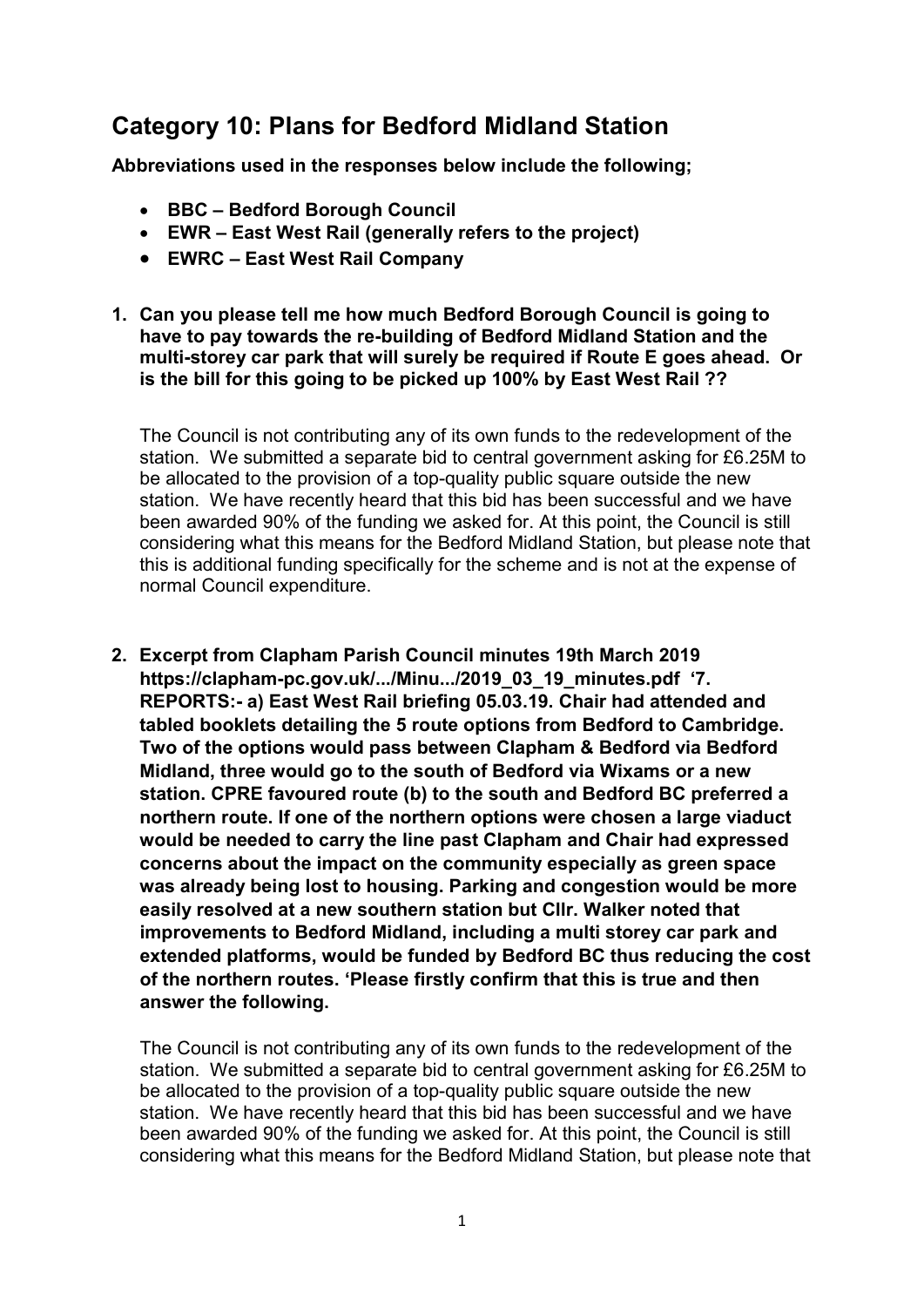this is additional funding for the scheme and is not at the expense of normal Council expenditure.

 3. Could you please clarify what the plans are with regards to new housing AND a new train station on the land next to Britannia Road, where the South Wing Hospital staff car park currently is. According to these plans wjq9HgZBSX2dA) , 875 new homes are planned south of the river. How exactly will it be possible to build a new train station and dozens / hundreds of new homes next to Britannia Road, where the hospital car park currently is? (https://bedfordspd.htadesign.co.uk/southriver?fbclid=IwAR1i2\_fEwMmDJAGe0D\_KaaNWbLeeIDIZ7VDTcDUevRIW8n

 The new train station adjacent to Britannia Road would be a replacement of the current St John's Station. Realigning the station westwards frees up developable land on what would be the eastern side of the station, and will allow the hospital to concentrate their buildings and parking requirements on the western (Britannia Road) side of the railway. However, the majority of the proposed new homes will come from redevelopment in the Kingsway area.

 4. When did the Mayor and local councillors find out that EWR was going to be diesel only (non-electrified)? And was that information included in the 2019 consultation? Because I believe that this was actually announced as early as 2016 (see section 7.34 of the following document: L8NCIlaKLvB5sEQs7-I ; I have also attached a screenshot of the relevant https://assets.publishing.service.gov.uk/government/uploads/system/uploa ds/attachment\_data/file/862577/Network-Rail-East-West-Rail-Bicester-Bedford-Improvements-Order-Inspectorsreport.pdf?fbclid=IwAR119KL5WG52XH1fQZTmdMMW\_sTRTpUxczSyk3Ob section).

 Thank you for this reference. BBC is pressing for electrification for the whole of the East West Rail line along with many other organisations. The Government has confirmed that they are currently considering the case for either full or partial electrification - https://www.theyworkforyou.com/wrans/?id=2021-02- 08.HL13118.h.

 5. I would like to know if the meeting on Wed 12 May will be open to the public; if so how do you join or view? The questions I would also like to ask however, are:-

 a) Does Bedford Borough Council favour Bedford (Midland) Station regeneration in it's present site? Will it include a bus interchange as well as larger spaces for taxis and cycles?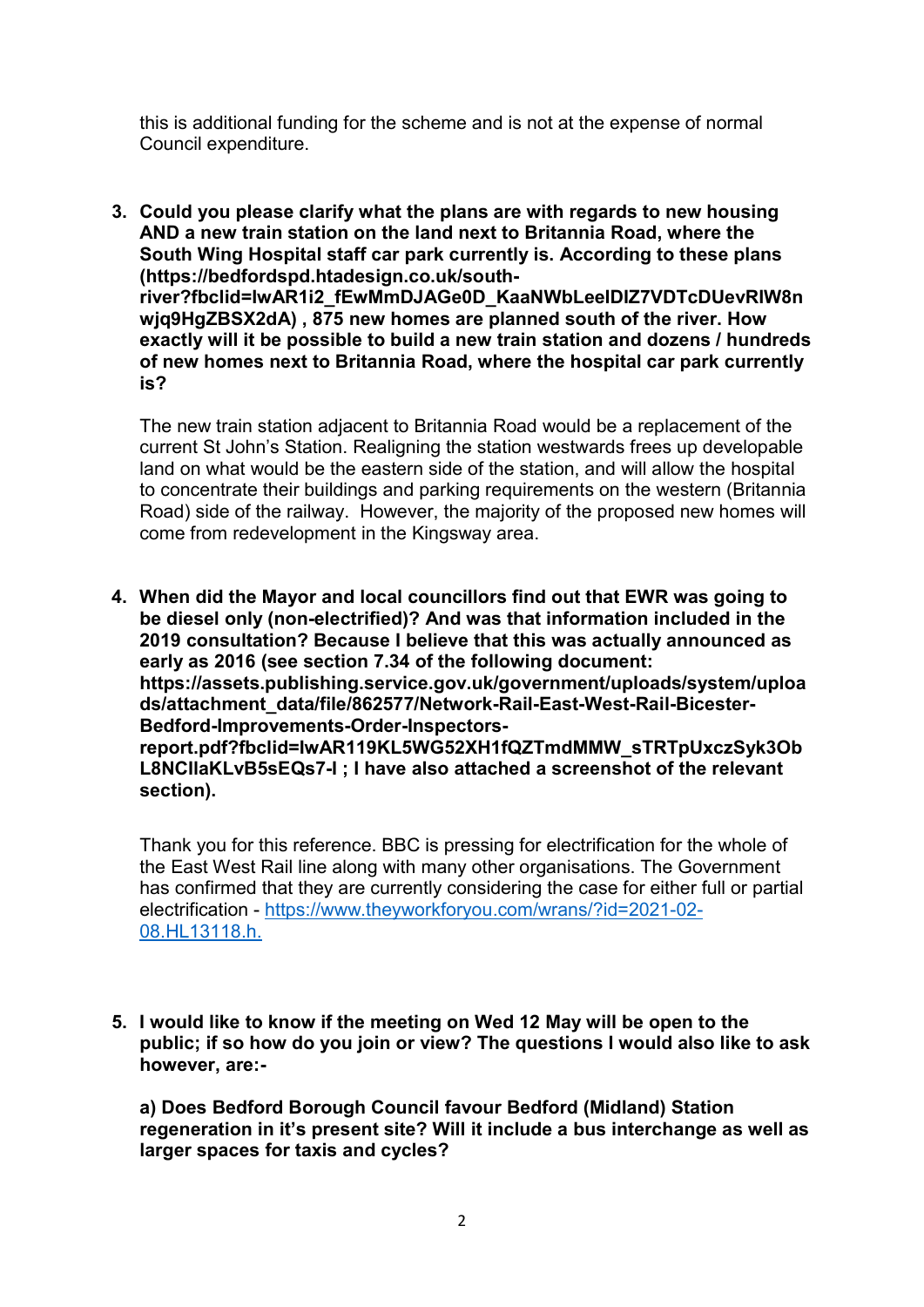It is too early to have a view on the development of Bedford Midland Station. Its regeneration provides a tremendous opportunity for the town. The next stage should be that BBC works with EWRC and other parties such as the train companies to scope out the various options. Our view is that this station should, and will, be transformational for the town. To achieve these aspirations it will need to include a bus interchange, better space for taxis, enhanced cycle storage space and more.

## b) Does Bedford Borough Council favour Bedford St Johns to be closer to Bedford Hospital South Wing? (Both locations will presume the building of multi-story car parks in both locations)

 Yes, BBC considers that moving St John's Station towards Britannia Road would help to regenerate the whole area.

 c) What are the views of Bedford Borough Council for the north junction of EWR and Midland Lines; in other words would Great Ouse Way and Paula Radcliffe Way need to be rebuilt/re-located to make room for the EWR? What would be the visual impact of a railway (or new roads) viaduct have on the environs.

 We know that the development around Paula Radcliffe Way and Great Ouse Way is likely to be sensitive. We have a strong view that EWRC must keep these routes open whilst they undertake their works. We believe that it is possible to minimise the environment, visual and traffic impact by re-aligning the route and utilising an existing arch of Paula Radcliffe Way. We will engage with EWRC to see whether they can design the route around our feedback.

## d) What route would the EWR take to circulate around Bedford to regain the Easterly alignment towards Cambridge?

 The only information that we have is that which is included within the EWR Consultation Document. The line of the route is not clear. We have asked a number of questions concerning the alignment and the infrastructure requirements (cuttings, embankments, viaducts etc.). We believe that such information needs to be shared as soon as is possible.

## e) As an aside, I assume the preference is to keep the lines northbound as a 4 track railway. Demolition of property, rebuilding (again!) of Bromham Road and Ford End Bridges to accommodate a 6 line railway is completely over the top for a distance of 2 miles and also prohibitively expensive.

 Yes. The Council believes that the railway and service can be delivered with the existing four tracks in the area north of Bedford Station and has presented this to EWRC.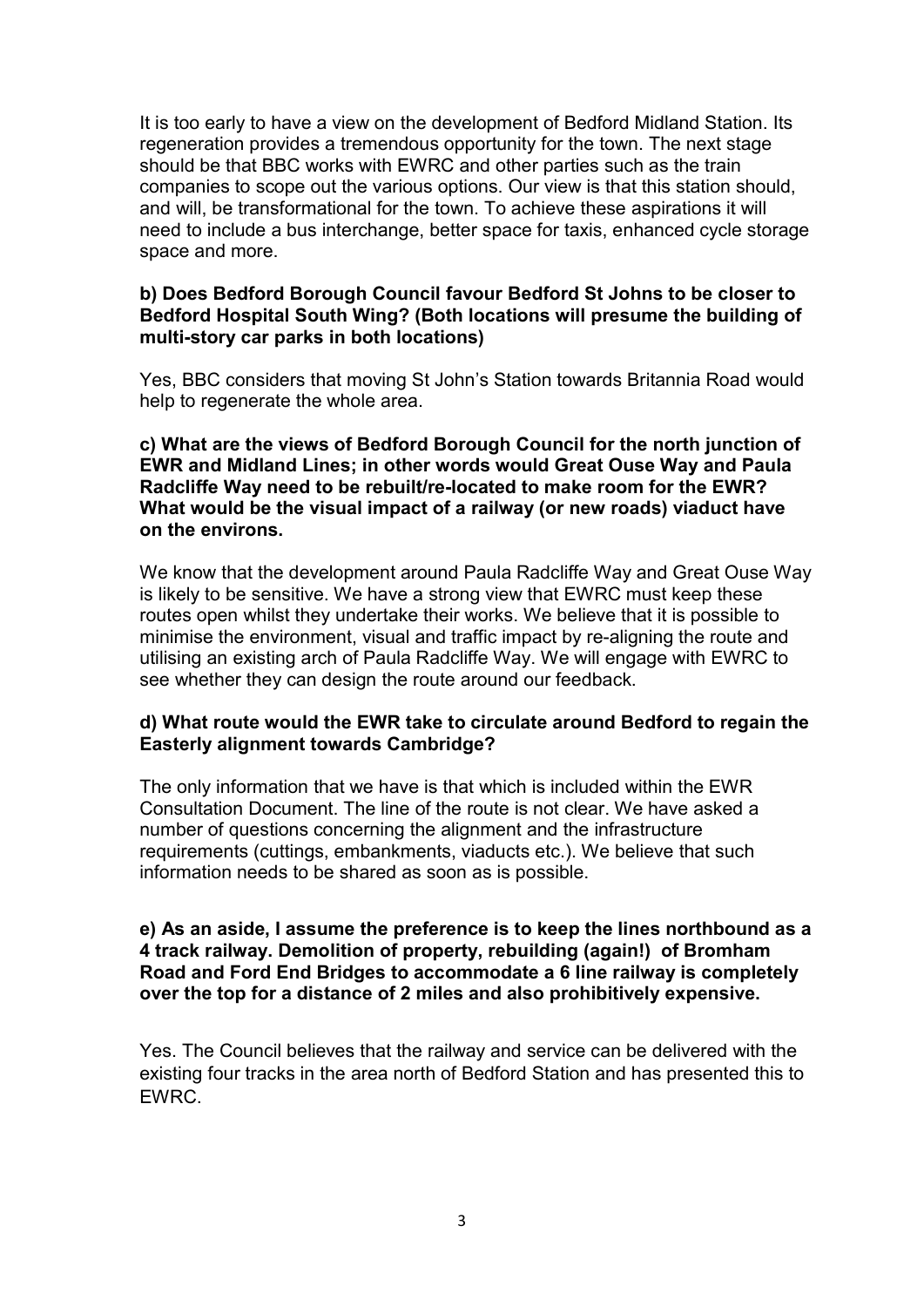6. I'm seeing various information regards upcoming updates to Bedford rail station and associated lines. Something not yet clear, is whether the rebuilt Bedford station will get the southbound fast line platform, so that there can be good & fast train services back from Leicester-Bedford-London. For the updates to the network to bring the benefits to the town of Bedford being purported, having such a fast line in operation is considered pretty essential (it would certainly influence my potential return to the town after having moved away for reasons related to work commute).

 It is our view that an essential element of the rebuild of the station should be the provision of an additional platform on the fast lines which will enable south-bound East Midlands Railway trains to call more easily at Bedford Midland Station, and we will continue to press for this in future discussions with EWRC.

# 7. Why does the council find it more important to renovate the Bedford station, and have the line going through Bedford, than preserve the countryside of north Bedford

 The decision to adopt Route E on the East West Railway was made by the East West Railway Company in January 2020.

 The consultation for the section between Bedford and Cambridge took place in 2019. You can read more about the consultation, including reviewing the public feedback at <u>https://eastwestrail.co.uk/the-project/bedford-to-cambridge</u>. Almost 7,000 people gave feedback following 6 weeks of consultation on the five route options. The Council submitted a response to the Consultation, which you can see in this document (from page 65). All the political groups on Bedford Borough Council supported a route through Bedford, you can see this support at https://www.bedfordindependent.co.uk/east-west-rail-route-must-go-throughmidland-road/.

 The Council has a long-standing policy to support a route through Bedford Midland Station, including in the Local Plan which has its own consultation process, and includes the statement on EWR that "The central section between Bedford to Cambridge is more difficult as the original Varsity railway line has now been built over and a new corridor needs to be determined. The Council's preferred option is for East-West Rail to be routed through Bedford Midland Station"

 EWRC will have to provide an Environmental Impact Assessment which will examine the impact of the scheme on the local environment, and suggest ways in which the impact can be mitigated.

 8. I feel the consultation was flawed, not just because I didn't receive any notice of the line that would directly affect me (apparently 2019). But also because I feel the council bulldozed their plans through without wanting to listen to their town. There seems to be other agendas in terms of having the line come through Bedford station so it can be renovated. And no care for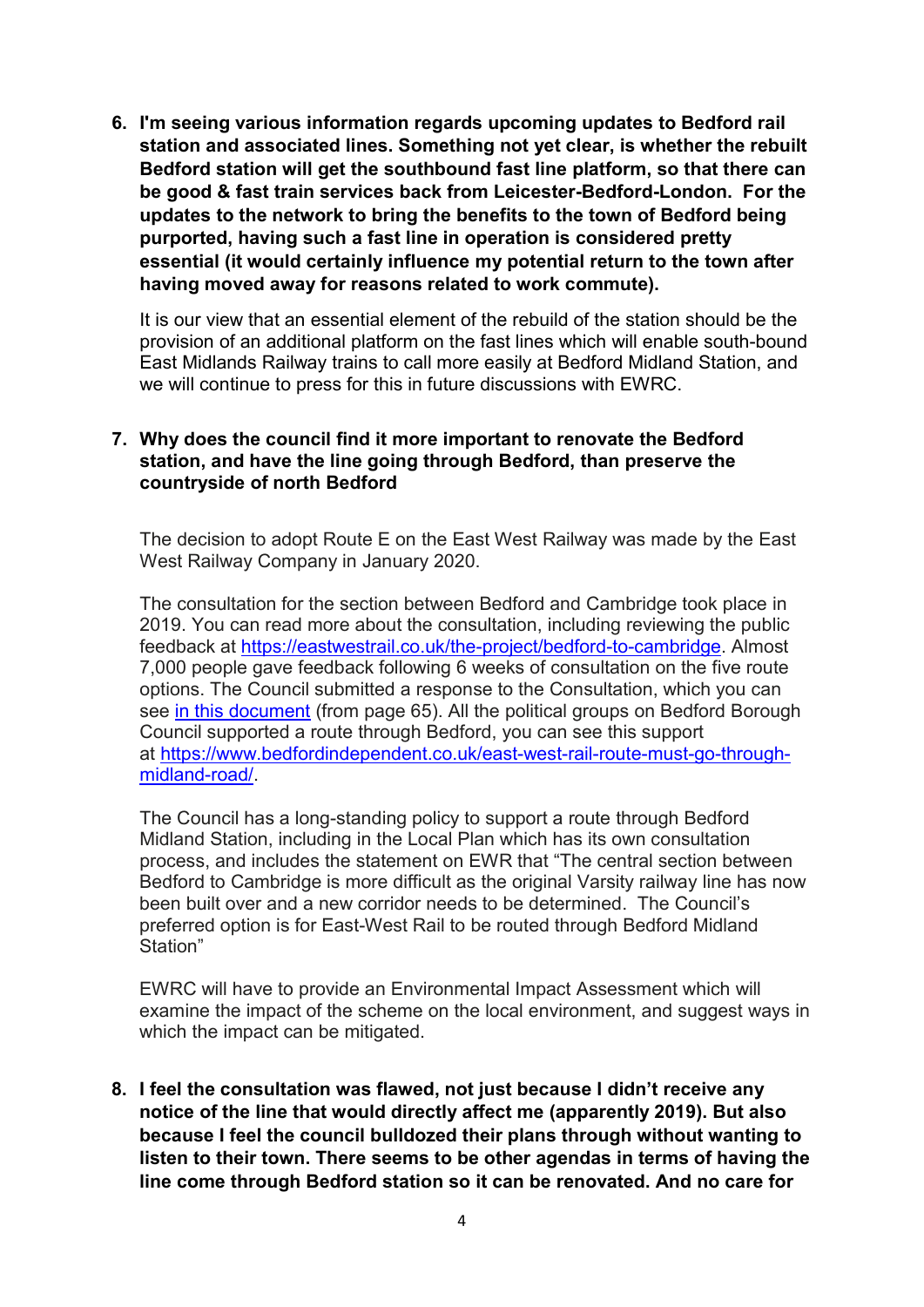# Bedford countryside. What will the council do to rectify this and show their support to the people affected

 The consultation for the section between Bedford and Cambridge took place in 2019. Almost 7,000 people gave feedback following 6 weeks of consultation on the five route options. The Council submitted a response to the Consultation, which you can see <u>in this document</u> (from page 65). All the political groups on Bedford Borough Council supported a route through Bedford, you can see this support at https://www.bedfordindependent.co.uk/east-west-rail-route-must-gothrough-midland-road/.

 The Council has a long-standing policy to support a route through Bedford Midland Station, including in the Local Plan which has its own consultation process and includes the statement on EWR that "The central section between Bedford to Cambridge is more difficult as the original Varsity railway line has now been built over and a new corridor needs to be determined. The Council's preferred option is for East-West Rail to be routed through Bedford Midland Station"

 The Council will do what it can to work with EWRC and local residents in order to minimise the disruption caused by construction and operation of the new railway.

 9. In the repositioning of both St John's station and Bedford Midland station much of the car parking will be lost either temporarily or even permanently. EWR mention in their technical document that multi story car parks could be build to provide the additional car parking required. Does the council know where the money for these multi-storey car parks will come from? Are they included in the cost of the project or will money from elsewhere need to be found? In addition how will the council propose to alleviate the disruption caused by the lack of car parking for both NHS staff and patients as well as those commuting from Bedford Midland?

 One of the benefits of re-siting Bedford St Johns station closer to the hospital will be that it would provide an alternative means of access to the hospital for patients and staff.

 It is understood that EWRC is responsible for the re-provision and financing of car parking for Bedford Midland Station. As part of the broader stations plan, it is expected that EWRC will provide additional car parking to support the provision of improved rail services. However, BBC will consider its own investment in additional car parking if this is likely to yield a positive return on investment.

 BBC has not yet seen details of how car current parking demand will be managed through construction, but we will press EWRC to minimise disruption to existing residents.

# 10.During a period when they are constantly having to make extensive cuts, where do the Council propose to find the money to re-build Midland Road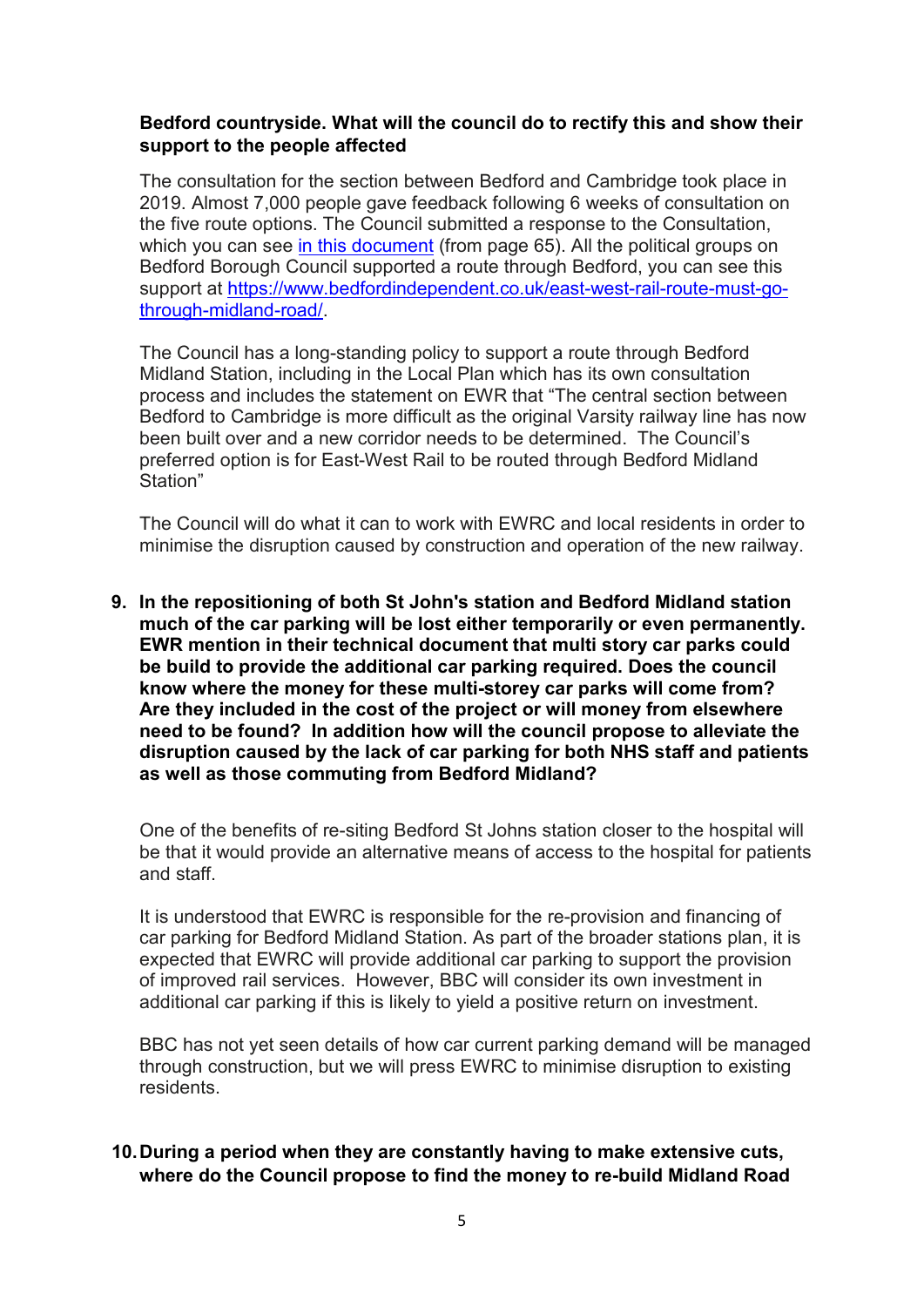# Station and a new multi-storey car-park? Will it mean that there will have to be further cuts to services?

 The responsibility to rebuild Bedford Midland Station and provide car parking rests with EWRC. The Council is not contributing any of its own funds to the redevelopment of the station. We submitted a separate bid to central government asking for £6.25M to be allocated to the provision of a top-quality public square outside the new station. We have recently heard that this bid has been successful and we have been awarded 90% of the funding we asked for. At this point, the Council is still considering what this means for the Bedford Midland Station, but please note that this is additional funding specifically for the scheme and is not at the expense of normal Council expenditure.

### 11.That a new station and car park is to be built, what is the costs? The Council have stated that this is being paid by the residents of Bedford, which is not acceptable and should be paid by EWR. What are you doing to ensure that happens? If paid by residents for years this will impact to the revenue you states it will bring to the town and also impacts to the true costs for Route E.

 The responsibility to rebuild Bedford Midland Station and provide car parking rests with EWRC. The Council is not contributing any of its own funds to the redevelopment of the station. We submitted a separate bid to central government asking for £6.25M to be allocated to the provision of a top-quality public square outside the new station. We have recently heard that this bid has been successful and we have been awarded 90% of the funding we asked for. At this point, the Council is still considering what this means for the Bedford Midland Station, but please note that this is additional funding specifically for the scheme and is not at the expense of normal Council expenditure.

# 12.The drive from the pandemic is for people to work from home, which is less reason for the need of public transport to outside towns

 Although it is likely that the Covid 19 pandemic will change working and travel patterns, it remains far from certain to what degree things will change. The Department for Transport is predicting a recovery in rail passenger numbers. Patterns of travel may alter, there may be less commuting travel for 9-5 office work. There is no hard evidence, though, that numbers will not recover. It is also unclear how lifestyles may change as a result of new working practices. It may, for example, mean that a reduced requirement for office work actually increases the distance people are prepared to travel for a less regular commute, or that there is an increase in leisure travel. The net result may be more passengers overall.

## 13.How will the Council improve access to Bedford Midland station? More routes available to passengers means more people driving to the station to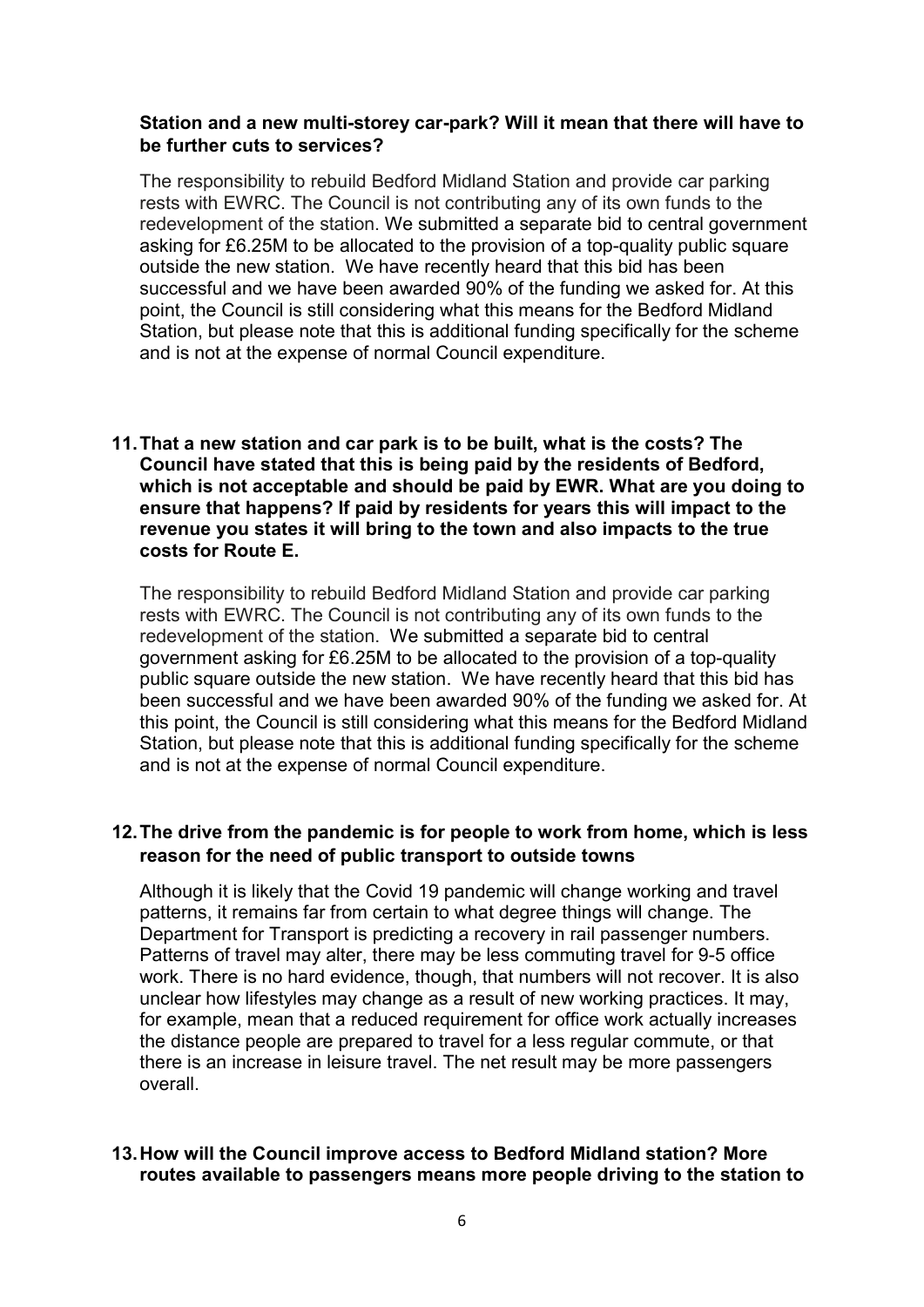#### use services, have you factored this in? If so, where is that plan and can residents see it?

 The reconstruction of Bedford Midland Station is an opportunity to transform the way by which people access the station. It is important that BBC works closely with EWRC to capitalise upon such an opportunity to develop an integrated vision for how the station and its surrounding area will function. More passengers does not necessarily equate to an increase in the number of cars. A clear vision and a carefully considered joint plan could deliver a step-change in integration with local public transport, and in enabling more sustainable active travel providing viable alternatives to car usage.

 As EWRC begins to develop its options for Bedford Midland Station, we will ensure that we work closely with them to develop a joint vision for access.

 14.In terms of the options for the new Bedford Midland station proposed, it would be helpful to understand if the new station is necessitated as an intrinsic element of the east west railway project or is this a separate project being developed by Bedford Borough Council? I would welcome relocation of the Bedford Midland Station closer to the River Great Ouse. Ashburnham Road is currently a mostly residential area and I feel the current station site would be better developed for residential use. Given that the river and riverside spaces are Bedford Town Centre's greatest asset, and close to the County Council building, Bedford College and South wing hospital. this would be a much more fitting civic entrance to the town

 The redevelopment of the station is an essential element of the EWR proposal. The reconstruction of the station provides an opportunity to regenerate the area and make a much wider positive impact than purely making improvements to the railway. BBC believes that wider benefits can accrue from redevelopment of the whole area around the station, and is keen to work with EWRC to develop proposals which deliver what the railway requires, and which also makes a positive impact for Bedford and the Borough. We intend to work closely with EWRC at the next stage of the project to develop creative transformational options for the station and the surrounding area.

 15.Which route alignment are you supporting? Do you not think having a station in Bedford town centre will kill the centre as people from Oxford, Milton Keynes and Cambridge will not come to Bedford for shopping / day out. They will go to each other as gave better facilities. And it will drive residents from Bedford out of the town centre as they can get to pretty Oxford and Cambridge for shopping and fun a lot quicker? The centre us already suffering with closures and this will make it worse.

 At this stage we have seen insufficient information to be absolute but on the current information our preferred route choice is alignment 1 (dark blue), followed by alignment 6 (light blue) if a Cambourne South station route is chosen.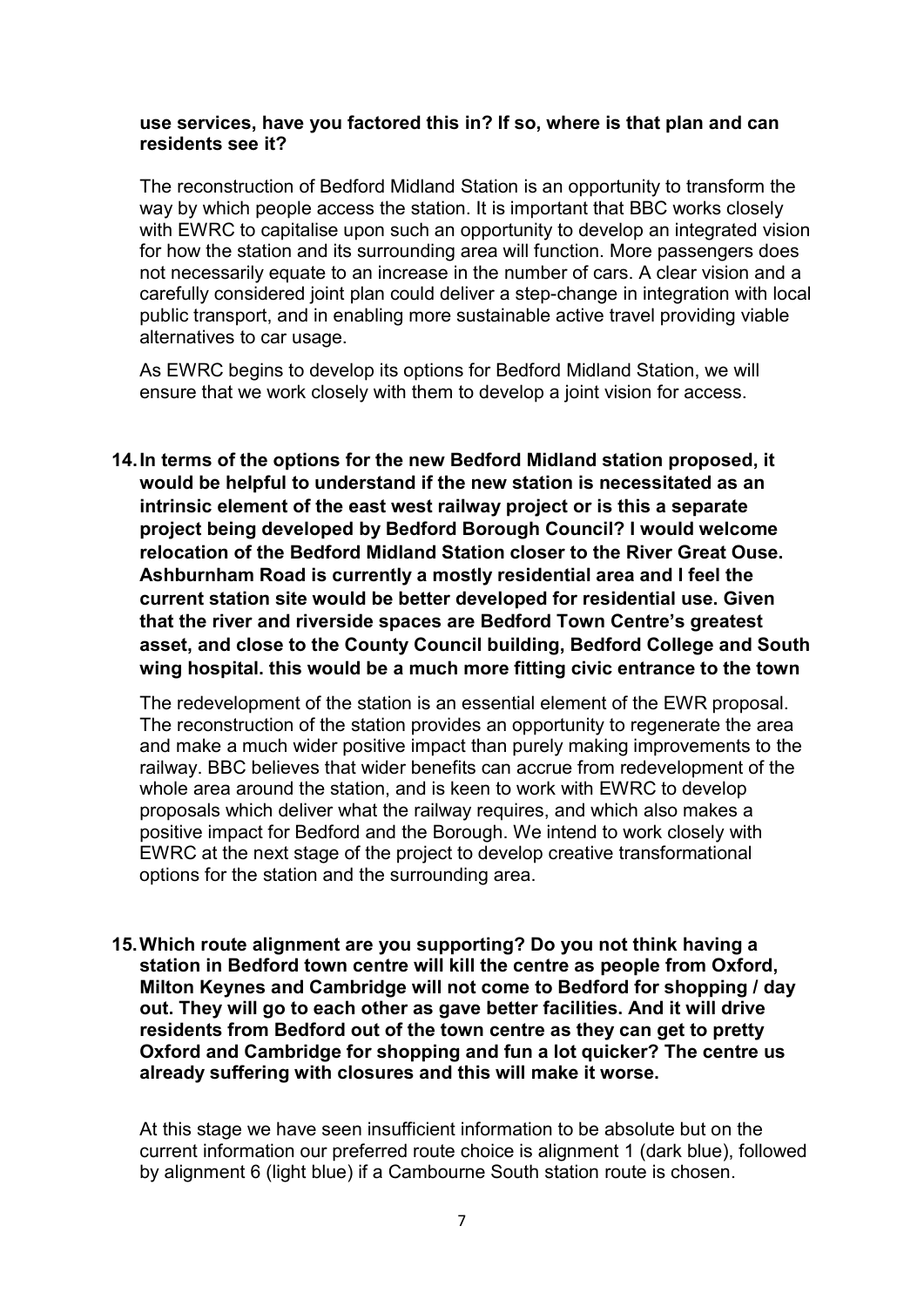The difference between the routes is that by coming through the town the new line provides the opportunity to stimulate regeneration around the station and across the town.

#### 16.Do you really think that if your response to a station in the centre of Bedford is to put on other public transport to get to the station will help? No as will make the commute times even longer. For people who will be using the Question incomplete.

 Redeveloping the area around the station will provide the opportunity to cater for all transport needs, including bus, walking and cycling. We expect most end to end journeys from Bedford to be shorter than travelling by car.

#### 17.Why does Bedford Borough insist that the northern route would benefit future house building under their local plan for the northern fringes when there are no stations planned for that area and all footfall and traffic will have to come into an already congested Bedford and Midland Road area?

 The Council does not insist that Route E will lead to house building. If a new station was to be built on this line, then it is likely that it would be a focus for growth; but this was put forward as an option, not a requirement. The opportunities for redevelopment around St Johns and Bedford Midland Stations and will help to deliver new, sustainable housing within the town centre. Improved access to the stations for buses, cycles and pedestrians will be provided which will help to offset the impact of increased demand from outside the town – as will the creation of a new southern "parkway" station at Stewartby Hardwick. In addition, the number of parking spaces around the stations will be increased to help residents and visitors alike.

#### 18.Why is it assumed by Bedford Borough Council that a Parkway hub will not serve the needs of Wixam's residents?

 EWR coming through Bedford will mean that residents of the town can access regular, high speed, sustainable services to important cities north, south, east and west. EWR alters not only the railway geography, but also the economic potential of the town. The benefit of connecting Bedford town centre with the new railway line is potentially transformational to the town. The improved connectivity will stimulate economic growth and prosperity. The new railway and new station building will stimulate regeneration to the area around the station.

 An interchange at Wixams might appear attractive since it would avoid some of the disruption associated with construction works. But its operation would detract from Bedford town. Some of the locational benefits would be lost. The economic focus would not be on Bedford Town but several miles further south. The likely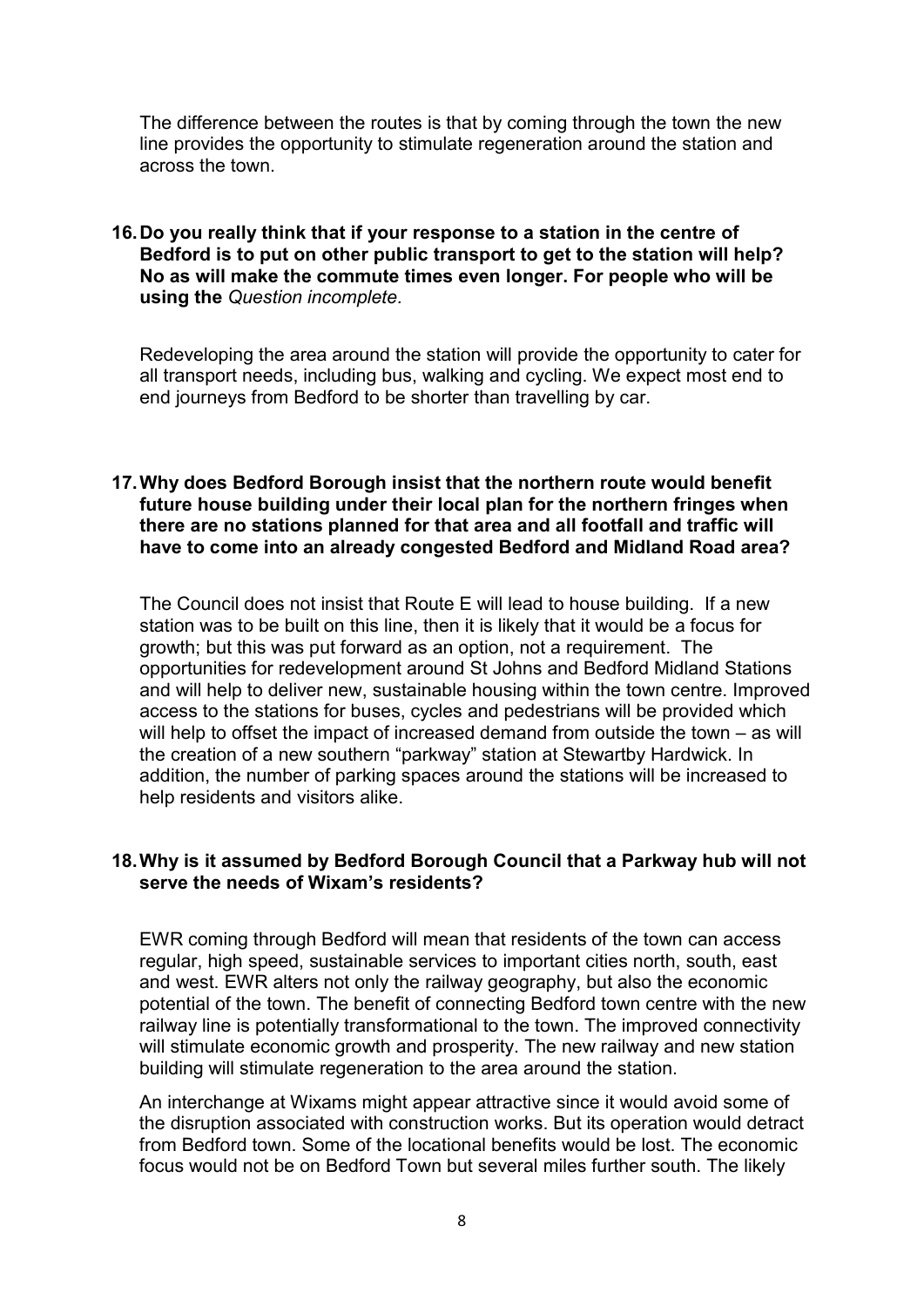outcomes would be greater development pressure on the Wixams area and less inward investment and regeneration to Bedford.

 Because of limitations within the scheduling of trains on the Midland Mainline it seems unlikely that inter-city trains could stop at both Bedford Midland and Wixams. This problem could result in competition between the two locations. If East Midlands trains did not stop at a Wixams Interchange then the economic potential of the interchange station would be less than at Bedford. But, if they did call at Wixams Interchange then they would probably not call at Bedford Midland. In which case Bedford would not only not receive any direct benefits from EWR but would also lose the benefits from Midland Mainline.

 19.The council has hired consultants and briefed them to find ways of reducing the chances of some demolitions. Can the council please brief its consultants to find ways to avoid ALL demolitions of homes in the Borough? Can the council please also brief the consultants to find ways of maximising the chances of there being a fast-line platform at Bedford's main station which would both help reduce the chance of demolitions and improve the chances of trains from Leicester to London calling at Bedford?

 We believe that it is possible to run the EWR service on 4 railway tracks rather than EWR's suggestion of 6 tracks. If EWR amend their plans to 4-tracks through the town then they will not need to compulsorily acquire properties along the line. We agree that as part of the improvements to the station a fast-line platform should be constructed. We have included both points within our consultation feedback.

 20.I'd like to draw your attention to the major disruption to the life of Bedford and surrounding area residents if the East West Rail (EWR) goes ahead in its current form. In addition to the well published demolition of many homes, the project will impact Bedford in many other ways. In particular Great Ouse Way, Bromham Road, Ford End Road, Paula Radcliffe Way, Clapham Road and several others road which will need to be closed for extended periods of time. The recent Bromham Road Rail Bridge rebuilding took nearly 2 years. It is unlikely that re-widening of the bridge will take any less time as all of the services will still need to be re-routed. In the case of the Great Ouse Way this will need to be closed whilst major earth works take place to raise the height of the roadway. Whilst the exact timing & duration of disruption are unknown, it's unlikely to be less than 12 months. The consultation document also implies that the Clapham Road Roundabout will also need to be raised/modified. As for the Ford End Bridge it is likely that it will need to be demolished & re-built. Again yet more disruption to Bedford.

 As part of the BBC consultation response, we have made clear our requirement that Great Ouse Way is kept open at all times with the provision of a temporary bridge. We have also suggested an alternative route alignment to the south of the